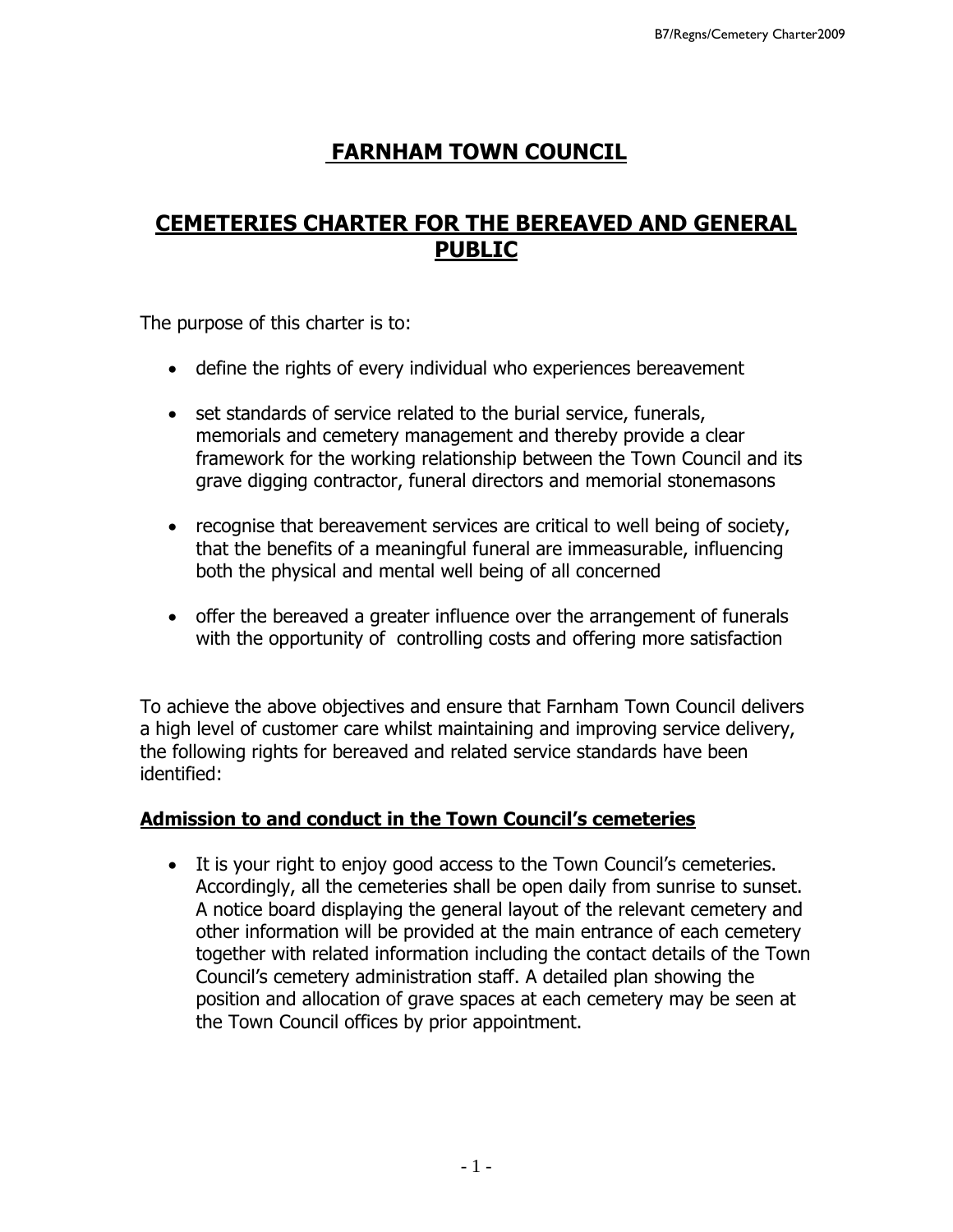- All visitors to the cemetery must behave in a manner which shows respect to the deceased and the bereaved. Any person behaving in a disorderly or noisy manner may be asked to leave the cemetery.
- No dogs or animals, with the exception of trained and approved guide and assistance dogs, will be allowed in the cemeteries without the permission of the Council.

## **Burials procedure**

- It is your right to have a burial organised and conducted in one of the Town Council's cemeteries in a dignified and orderly manner, supported by competent, professional and caring cemetery staff.
- It is your right to decide the type of religious or secular (i.e. non-religious) format of the funeral service.
- It is your right to choose the type and design of coffin (which must be made of biodegradable materials) within the constraints of availability, regulations and safe materials.
- It is your right to inspect statutory cemetery records which are held at the Town Council offices subject to prior appointment.

## **Grave choice**

- It is your right to purchase a lease of private grave for a period not exceeding 30 years. This "Right of Burial" relates to a grave for one or more burials, and upon which you can place a memorial. A burial fee is payable for this service.
- It is your right to choose to be buried in an unpurchased grave. However, you cannot reserve space for further burials in this type of grave, nor do you have any right to place a memorial on the grave. Farnham Town Council reserves the right to reuse the grave in the future.
- The maintenance of the Grave Plot associated with the Exclusive Right of Burial is the responsibility of the Owner of the Rights.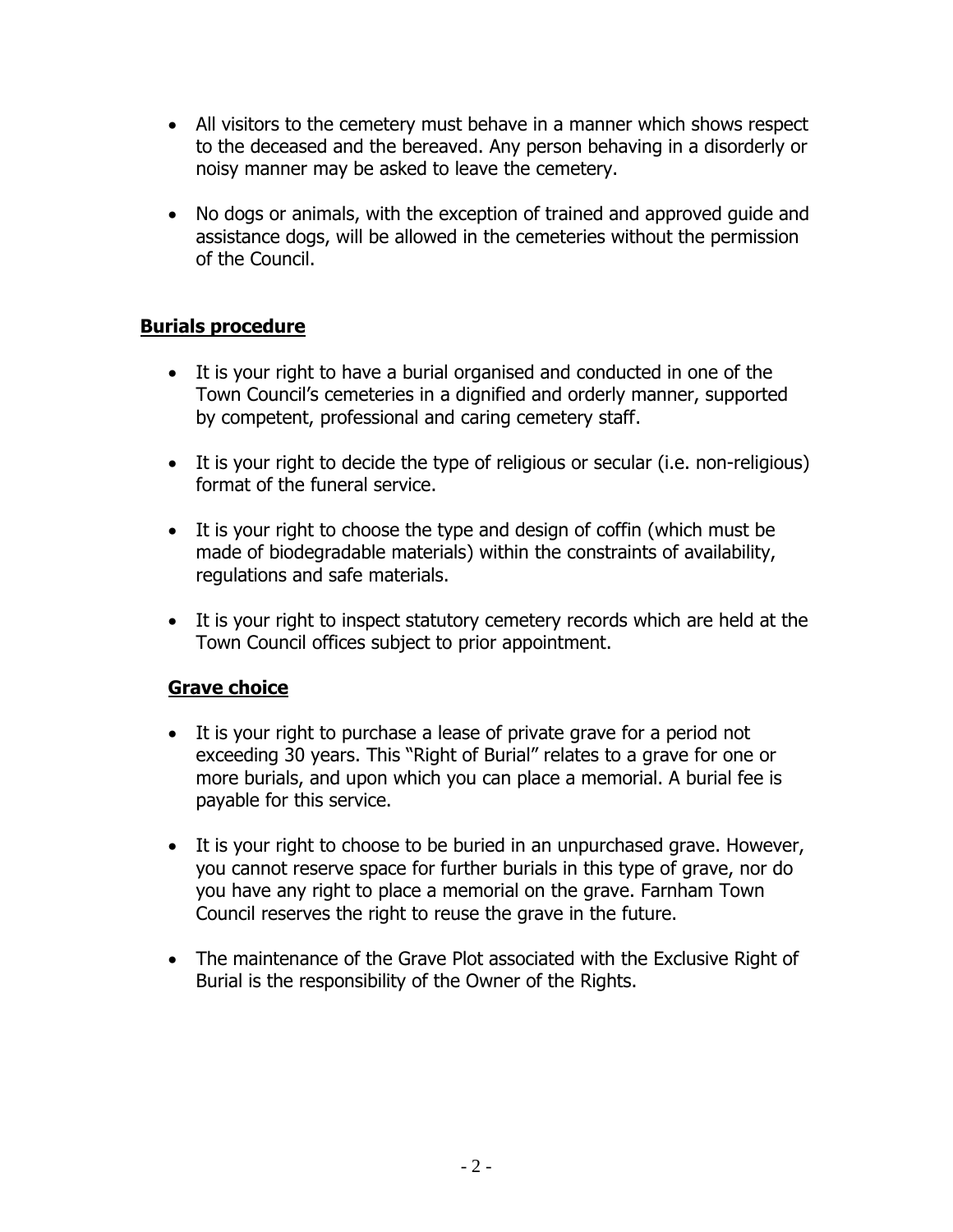## **Baby and infant graves**

- It is your right to be offered an individual grave for a baby or an infant.
- It is your right to be able to purchase an adult grave for the burial of a baby or infant, with sufficient depth to allow adult burials.

## **Memorials**

- It is your right to place a memorial on a purchased grave within the constraints of regulations and procedures which have been adopted by Farnham Town Council.
- It is your right and responsibility to maintain a memorial upon a grave during the period of burial rights granted to or transferred you. The memorial cannot be disturbed or moved by third parties during this period without your express permission, unless it poses a safety hazard or to allow for safe access to other graves in which case the Council will make every effort to contact you prior to taking any action.
- It is your responsibility to ensure that the memorial is installed in accordance with the Council Cemetery regulations and National Association of Monumental Masons Regulations.
- The maintenance of the memorial is your responsibility as the purchaser of the lease of the grave.
- It is your right to use any British Register of Accredited Memorial Mason (BRAMM) or National Association of Memorial Masons (NAMM) stonemason to carry out work in the Town Council's cemeteries; the purpose of the BRAMM and NAMM schemes are to assist the Town Council in good management of the cemeteries and promote best practice.

## **Communications**

- It is your right to receive a prompt response to any form of communication within times specified by the Town Council. The Town Council will acknowledge any written communication within five working days and answer within ten workings days; any telephone query will be acknowledged within three working days.
- It is your right to be given a table of current cemetery fees and charges upon request. A copy of current cemetery fees and charges (which are subject to annual review) will be posted on all notice boards provided at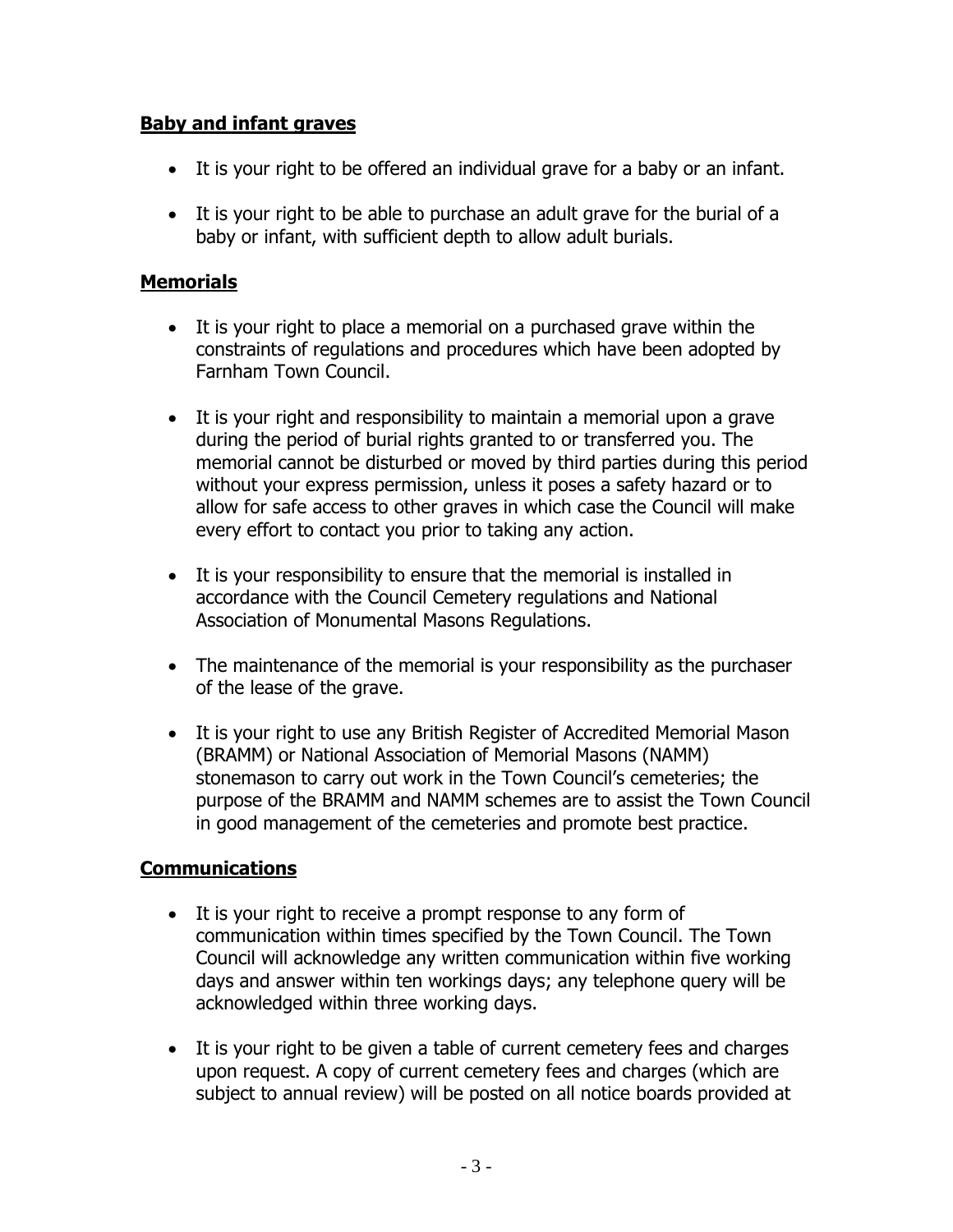the cemeteries and the Farnham Town Council website [www.farnham.gov.uk](http://www.farnham.gov.uk/)

## **Complaints procedure**

- It is your right to use the Town Council's complaints procedure. If you are dissatisfied about any service provided by the Town Council.
- Level 1: In the event of a complaint concerning the procedures and service standards relating to the Town Council's cemeteries this should be first reported to the Responsible Officer for cemeteries administration or cemeteries management, who will respond to the complaint and attempt to find a resolution.
- **Level 2:** In the event that this cannot be resolved by the Responsible Officer for cemeteries administration or cemeteries management, the matter will be passed to an independent Officer appointed by the Town Clerk who will investigate the complaint.
- **Level 3:** In the event that your complaint cannot be resolved at Level 2 of the complaints procedure or you wish to appeal against a decision previously taken by the Independent Officer, you have a right to request that your complaint be reviewed by the Town Clerk.
- **Level 4: Appeals** If you wish to appeal against the decision previously taken by the Town Clerk, the appeal will be reported to the Cemeteries Working Group. The decision of the Cemeteries Working Group is final and will be reported to Full Council.

#### **Environmental issues**

 It is your right to be made aware of all known environmental issues relating to bereavement services.

## **Social and community aspects**

• It is your right to receive a service that recognises your needs, without unfairness or discrimination irrespective of religious belief, ethnic needs, disability or and other grounds.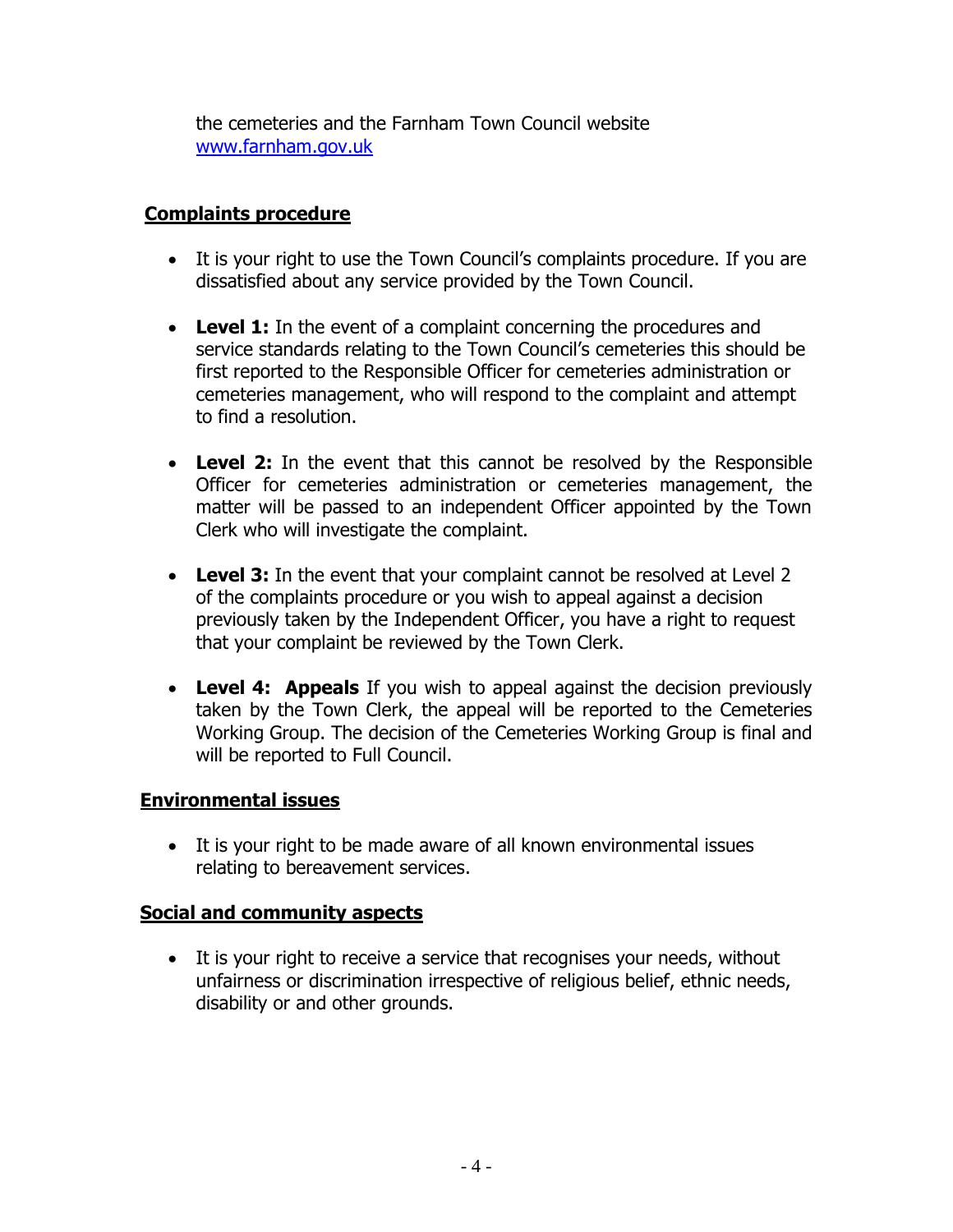## **Funerals without a funeral director**

- It is your right to organise a funeral without the use of funeral director.
- It is your right, as an executor (or next of kin) to be given the body by a mortuary or hospital in order to carry out the funeral.

#### **Maintenance of ground and grave digging**

 It is your right to be shown a specified standard of grounds maintenance. Where standards fail to meet the specification, you have a right to complain.

## **Memorials**

• It is your right to obtain independent quotes from stonemasons registered with BRAMM or NAMM for the manufacture and installation of a memorial

## **Regulations**

- It is your right to be given a copy of cemetery regulations used by the Town Council.
- It is your right to be given a written explanation of the reason why a regulation has been used to restrict or otherwise influence your rights.

#### **Staff and expertise**

• It is your right to receive a quality service provided by trained and appropriately qualified staff.

## **Whilst identifying the above rights, Farnham Town Council seeks customers' co-operation in ensuring that you:**

- treat the Town Council's staff with courtesy, respect and dignity
- try to provide the information we ask for to help progress your enquiry or request, or let us know why you can't
- tell us what you think of our services to help us to improve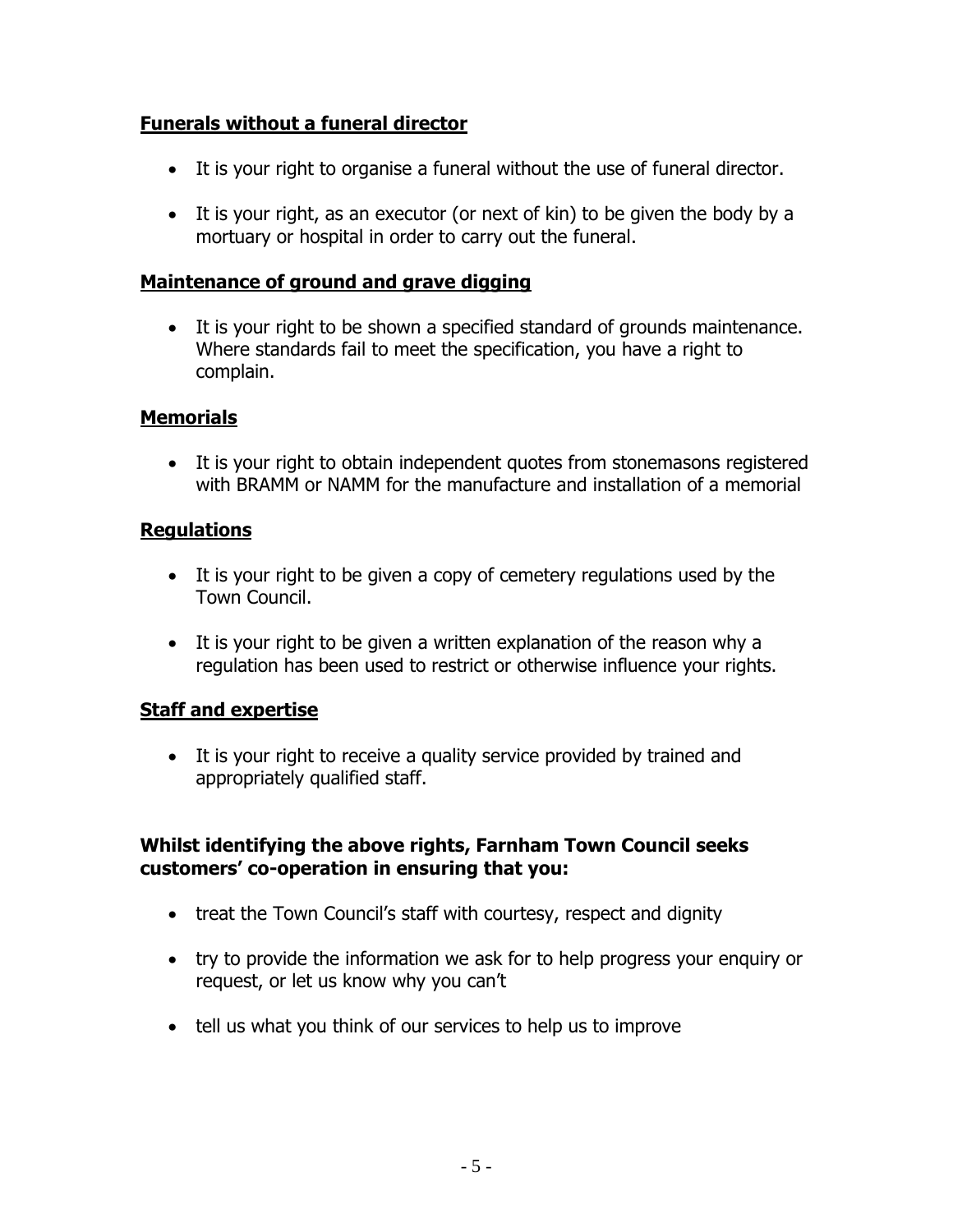#### **SERVICE STANDARDS RELATING TO FARNHAM TOWN COUNCIL'S CEMETERIES CHARTER FOR THE BEREAVED AND GENERAL PUBLIC**

| <b>SERVICE</b>                            | <b>STANDARD</b>                                                                                                                             |
|-------------------------------------------|---------------------------------------------------------------------------------------------------------------------------------------------|
| <b>GENERAL</b>                            |                                                                                                                                             |
| Telephone queries are answered            | within two working days                                                                                                                     |
| Written correspondence is responded<br>to | Acknowledged within five working<br>days                                                                                                    |
|                                           | Answered within ten working days                                                                                                            |
| Complaints are investigated               | Acknowledged within five working<br>days                                                                                                    |
|                                           | Answered within ten working days                                                                                                            |
| <b>BURIAL</b>                             |                                                                                                                                             |
| Burials are arranged                      | within two clear working days of<br>receipt of all required documentation<br>and information to allow interment on<br>the third working day |
| <b>GRAVE SEARCHES</b>                     |                                                                                                                                             |
| Written applications are processed        | within ten working days of receipt                                                                                                          |
| <b>GRAVE MAINTENANCE</b>                  |                                                                                                                                             |
| Applications are processed                | within ten working days                                                                                                                     |
| <b>MEMORIAL MANAGEMENT</b>                |                                                                                                                                             |
| Memorial permits are processed            | within five working days                                                                                                                    |